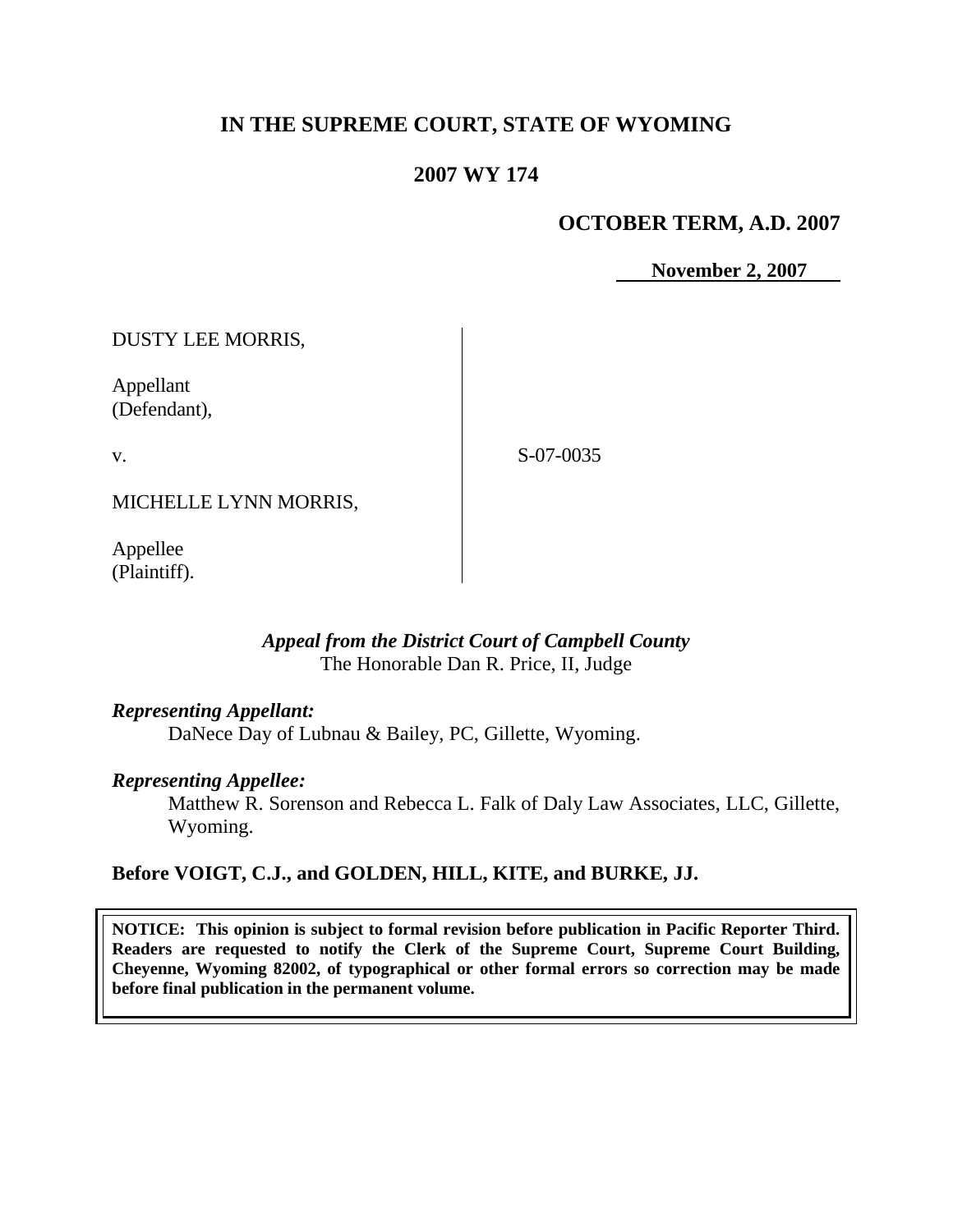## **KITE, Justice.**

[¶1] Dusty Morris (Father) appeals from the district court's order denying his petition to modify the child custody provisions of the decree divorcing him from Michelle Morris (Mother). We conclude the district court did not abuse its discretion and, consequently, affirm.

#### **ISSUE**

[¶2] Father states the following issue on appeal:

Did the trial court abuse its discretion by finding that the changes that had occurred following the parties divorce were not material pursuant to W.S.  $$20-2-204(c)?$ 

Mother's statement of the issue is not significantly different.

## **FACTS**

[¶3] Mother and Father divorced in the fall of 2003. They stipulated that Mother would have primary custody of the couple"s two sons, subject to reasonable visitation by Father. In 2005, the younger son developed some behavioral issues, including displaying aggressive and violent tendencies. Mother and Father discussed the younger son"s problems and decided that, following summer visitation in 2005, he would stay with Father. Mother filled out a *pro se* modification petition and signed it. She sent it to Father for him to complete and file with the district court. However, before the petition was filed, Mother changed her mind. Although she informed Father of her change of heart, he filed the petition (on behalf of Mother), accepted service of it, and filed an answer and counterclaim, seeking custody of both boys. Mother moved to dismiss the petition and objected to Father"s counterclaim.

[¶4] The district court held an evidentiary hearing on Father"s request to be awarded primary custody of both boys. After hearing from several witnesses on both sides, the district court issued a decision letter and ruled that, although circumstances had changed since the original decree was entered, those changes were not material and did not warrant a change in custody. The district court entered an order denying Father"s petition, and he appealed.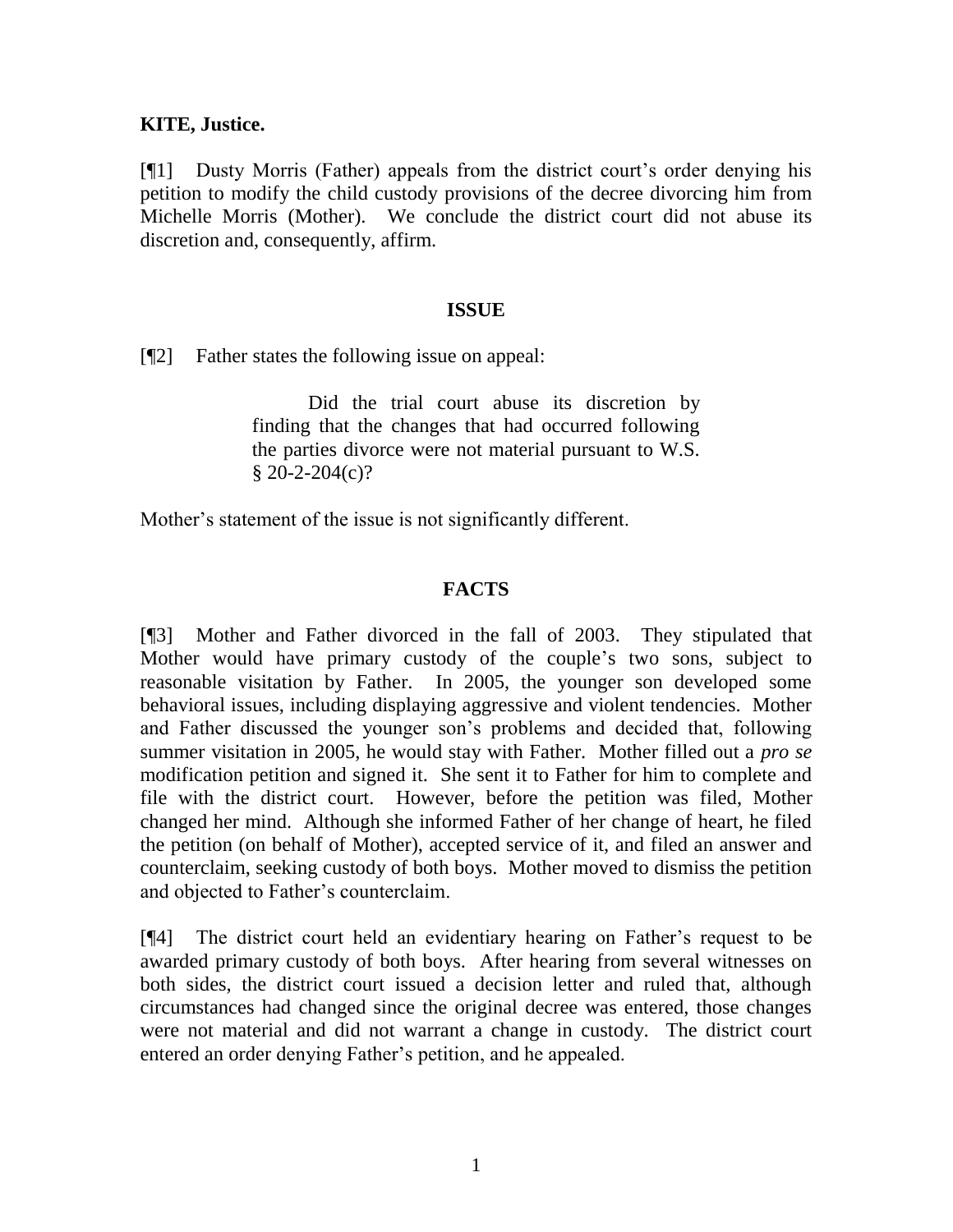#### **STANDARD OF REVIEW**

[¶5] On appeal, we "will not interfere with the trial court"s decision regarding modification of custody absent a procedural error or a clear abuse of discretion." *Fergusson v. Fergusson,* 2002 WY 66, ¶ 9, 45 P.3d 641, 644 (Wyo. 2002).

> "Judicial discretion is a composite of many things, among which are conclusions drawn from objective criteria." *Mintle v. Mintle*, 764 P.2d 255, 257 (Wyo. 1988) (quoting *Martin v. State*, 720 P.2d 894, 897 (Wyo. 1986)). "In determining whether there has been an abuse of discretion, the ultimate issue is whether the court could reasonably have concluded as it did." *Matter of Adoption of BGH*, 930 P.2d at 377-78 (quoting *Matter of Adoption of CCT*, 640 P.2d 73, 76 (Wyo.1982)). In the context of alleged abuse of discretion, the assessment of the circumstances in the case

is tantamount to an evaluation of whether the evidence is sufficient to support the decision of the district court. In review of the evidence, we accept the successful party's submissions, granting them every favorable inference fairly to be drawn and leaving out of consideration conflicting evidence presented by the unsuccessful party.

*[In re: Adoption of TLC, TOC v. TND, 2002 WY 76, 19, 46 P.3d]* 863, 867-68 (Wyo. 2002)] (quoting *Basolo v. Basolo*, 907 P.2d 348, 353 (Wyo.1995)).

*CJ v. SA,* 2006 WY 49, ¶ 5, 132 P.3d 196, 199 (Wyo. 2006).

#### **DISCUSSION**

[¶6] The district court"s authority to modify the custody provisions of a divorce decree is found in Wyo. Stat. Ann. § 20-2-204(c) (LexisNexis 2007). That provision states, in relevant part:

> A court having jurisdiction may modify an order concerning the care, custody and visitation of the children if there is a showing by either parent of a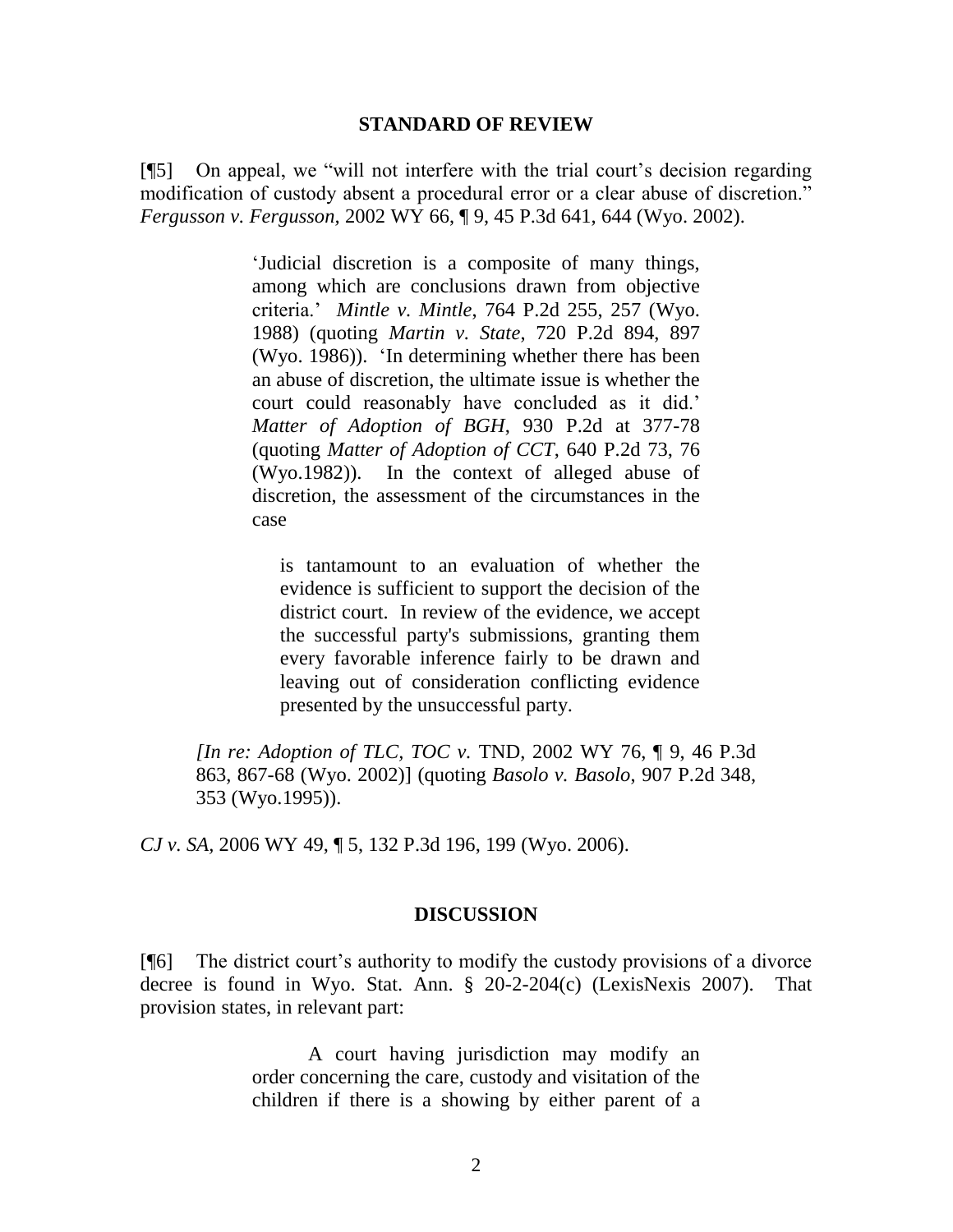material change in circumstances since the entry of the order in question and that the modification would be in the best interests of the children pursuant to W.S. 20-2-  $201(a)$ . In any proceeding in which a parent seeks to modify an order concerning child custody or visitation, proof of repeated, unreasonable failure by the custodial parent to allow visitation to the other parent in violation of an order may be considered as evidence of a material change of circumstances.

Under the statute, the party seeking modification of the child custody provisions of a decree has the burden of establishing that a material change in circumstances which affects the children"s welfare has occurred since the decree was entered, the change justifies modification of the decree and modification would be in the children"s best interests. *Jackson v. Jackson,* 2004 WY 99, ¶ 8, 96 P.3d 21, 24 (Wyo. 2004); *Fergusson*, ¶ 9, 45 P.3d at 644.

[¶7] Father claims the district court abused its discretion by ruling the changes of circumstances which occurred after the divorce were not material and did not justify a change of custody. In its decision letter, the district court explained:

> The court finds that although there have been change[s] of circumstances since the most recent order in this case, the changes do not warrant modification of the decree as to child custody and visitation.

In determining whether or not a material change of circumstances has occurred since the original decree, we must evaluate "the current circumstances of the parties in relation to their circumstances at the time the prior custody order was entered." *CLH v. MMJ,* 2006 WY 28, ¶ 10, 129 P.3d 874, 877 (Wyo. 2006). "A district court's finding concerning a material change in circumstances is principally a factual determination to which we accord great deference." *Id.*, ¶ 11, 129 P.3d at 877, citing *Yates v. Yates,* 702 P.2d 1252, 1256-57 (Wyo. 1985). Our task is simply to determine whether, examining the record in the light most favorable to the successful party, the district court could have reasonably concluded as it did. *Id.* 

[¶8] Father claims a material change of circumstances occurred because Mother failed to comply with the "Mandatory Provisions" of the divorce decree. In general, the provisions required cooperation between the parties and specifically required the parties to inform one another of significant events in the children"s lives. Father points to evidence that Mother did not inform him in a timely manner of some moves, the children's change of school, her telephone number,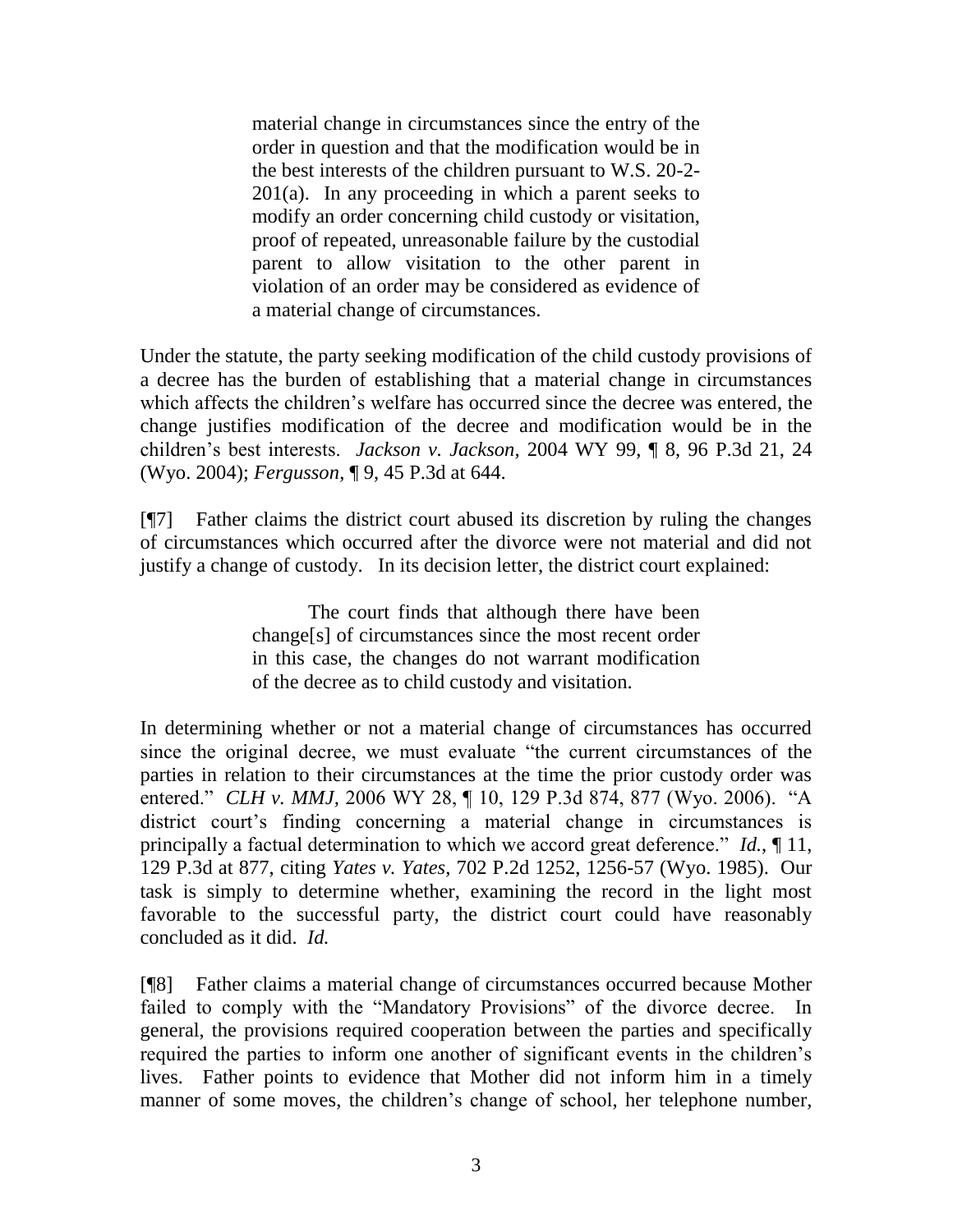the elder son"s allergies and how to treat them, the elder son"s counseling, certain illnesses and accidents or the fact that she had taken the children to the dentist.

[¶9] After examining the entire record, we note that Mother did, at times, fail to communicate with Father as required by the decree. While we do not condone her failures, significant evidence was presented that she informed Father of many events affecting the children, including illnesses and injuries. She also discussed issues involving the children with Father, including the elder son's need for counseling (although she did not inform him when she had actually placed him in counseling) and the younger son"s behavioral problems. In addition, the boys told Father about significant events during weekly telephone calls, which it is fair to say Mother allowed and facilitated. While this mode of communication is not ideal, Father was still made aware of those matters and, presumably, could have contacted Mother if he needed or wanted further information.

[¶10] The district court did not believe Mother"s failures to communicate constituted a material change of circumstances and, instead, faulted both parties for the break down in communication. The court included the following admonition in its decision letter:

> The court is concerned about the parties' lack of communication. In addition, much of the communication attempted is rather poor. Suffice it to say that both parties need substantial work in this area. Should this not change, the parties are likely to be back in court on other requests to change custody.  $***$ This is also a place for the court to clearly indicate that the lack of communication and poor communication is not just an issue caused by Mother.

The district court's appraisal is a reasonable assessment of the evidence in this case; consequently, we conclude the district court did not abuse its discretion by refusing to find that Mother"s communication failures constituted a material change of circumstances.

[¶11] Father also claims Mother"s violation of the visitation provisions of the decree amounted to a material change of circumstances. Under the divorce decree, Father had the right to weekly visitation from Tuesday nights through Friday mornings, summer visitation, and certain holidays. This schedule, obviously, assumed the parties would live in close proximity to one another. Father conceded that, because of the distance between the parties" residences, weekly and holiday visits were not practicable.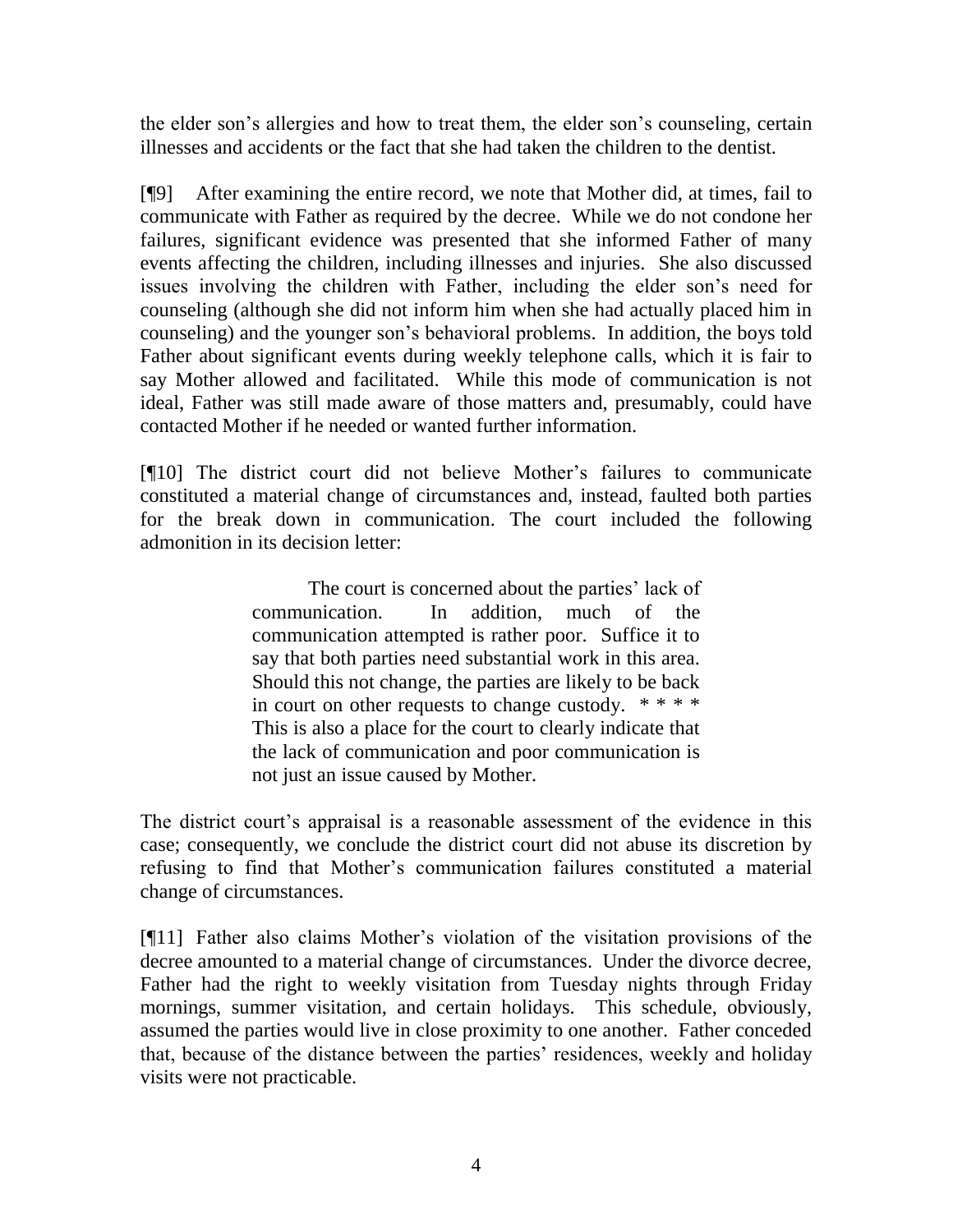[¶12] Nevertheless, Father consistently sought to exercise his right to summer visitation. In 2004, Mother refused to allow Father to take the boys when he showed up to collect them for summer visitation. In a prior proceeding, the court found her in contempt of court for those actions. Immediately after the trial in this case, there was apparently another disagreement over Father"s right to visit with the children. In its decision letter, the district court stated the following about the 2004 and post-trial incidents:

> Mother was at fault in denying Father's visitation during the summer of 2004. This was determined ... in the contempt hearing on October 14, 2004. Since that situation, Mother has not denied Father any visitation. Post hearing, Father filed an affidavit.<sup>1</sup>... Father delineates the lack of visitation after trial and before his return to the UK. The court notes that Father had testified at trial that he was receiving great visitation with his children while he was in Gillette for the hearing. He had received the prior weekend but was not expecting as much in the coming weekend as Mother's father was in town. Although Mother again mishandled this visitation opportunity for Father, neither of these additional facts changes the decision of the court. . . . Since the only item of major concern against Mother was dealt with [in the contempt proceeding], the court will find that these items do not justify a change of custody.

[¶13] Proof of "repeated, unreasonable failure[s] by the custodial parent to allow visitation to the other parent in violation of an order may be considered as evidence of a material change of circumstances." Section 20-2-204(c); *Jackson v. Jackson,* 961 P.2d 393, 395 (Wyo. 1998); *Russell v. Russell*, 948 P.2d 1351, 1354 (Wyo. 1997). The record, when viewed in the light most favorable to Mother, does not establish that she repeatedly violated the visitation provisions of the decree. In fact, Father testified at trial that she had only interfered with his visitation rights the one time in 2004. Notwithstanding the post-trial incident

<sup>&</sup>lt;sup>1</sup> Father filed this affidavit pursuant to a statute which had been repealed at the time of the filing. Mother objected to the post-trial filing of "evidence" and asked that it be struck from the record or, in the alternative, the court consider her affidavit which she filed contemporaneously. The district court, apparently, considered both affidavits. We make no ruling on the propriety of this unusual procedure but note that, since neither party contests these filings on appeal, we will consider the affidavits and the district court"s acceptance of them as the "law of the case." *See generally*, *Hicks v. Dowd,* 2007 WY 74, ¶ 33, 157 P.3d 914, 921 (Wyo. 2007); *Bruns v. TW Services, Inc.,* 2001 WY 127, ¶ 20, 36 P.3d 608, 614-15 (Wyo. 2001).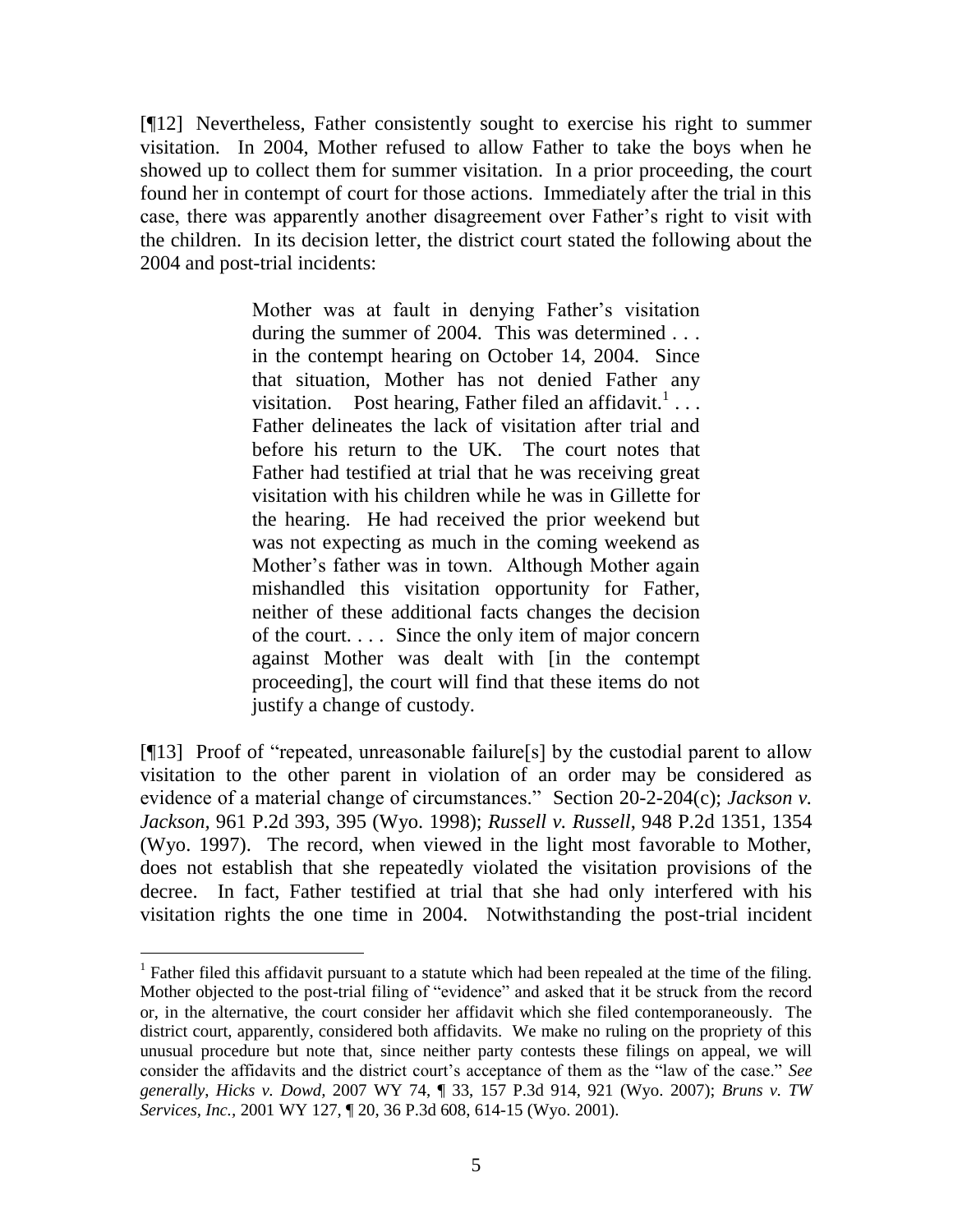mentioned above, Mother allowed Father to visit with the boys whenever he visited the area during the school year and he enjoyed visitation in the summers. Faced with this evidence, the district court did not deem the 2004 or post-trial incidents to be a material change in circumstances. That was not an abuse of discretion.

[¶14] Father also claims that the children"s emotional issues constituted a material change in circumstances. As described above, the younger son developed behavioral problems in 2005. In addition, the elder son had an anxiety issue that manifested itself in tics and stuttering. Children"s changes in behavior are legitimate considerations in the material change in circumstances inquiry. *Fergusson,* ¶ 18, 45 P.3d at 646. The district court made the following findings regarding the younger son's behavior:

> The mother was having trouble with [the younger son]. Sometime prior to July, 2005, Mother called Father and they discussed problems Mother was having with [the younger son]. It appeared that [he] was getting out of control of Mother and she sought Father's help. They agreed that [he] would go and live with Father. To accomplish this end, Mother obtained a packet of pro se forms to permit the custody change. Mother filled in a Petition to Modify Decree Regarding Custody and signed it on July 8, 2005 in the State of Washington. She sent this to Father. Father had summer visitation of both children in 2005. After the visitation, Mother informed Father that she had changed her mind. She based this upon [the younger son"s] improved conduct and demeanor.

[¶15] At the time of the trial, the younger son"s behavioral problems had resolved. Mother attributed that change to Father"s influence during the 2005 summer visit and her efforts to improve the family's living situation. Father testified the younger son"s behavior improved during the summer visit and he believed Mother had impacted the children"s conduct in a positive way.

[¶16] The elder son"s anxiety problems had also improved at the time of trial. Mother attributed that improvement to the counseling she had arranged. Considering the record in the light most favorable to Mother, it is clear she sought help for the children"s problems and the efforts of both Father and Mother were effective in resolving those problems. The district court did not abuse its discretion by failing to consider the children"s emotional issues as a material change of circumstances to justify a custody modification.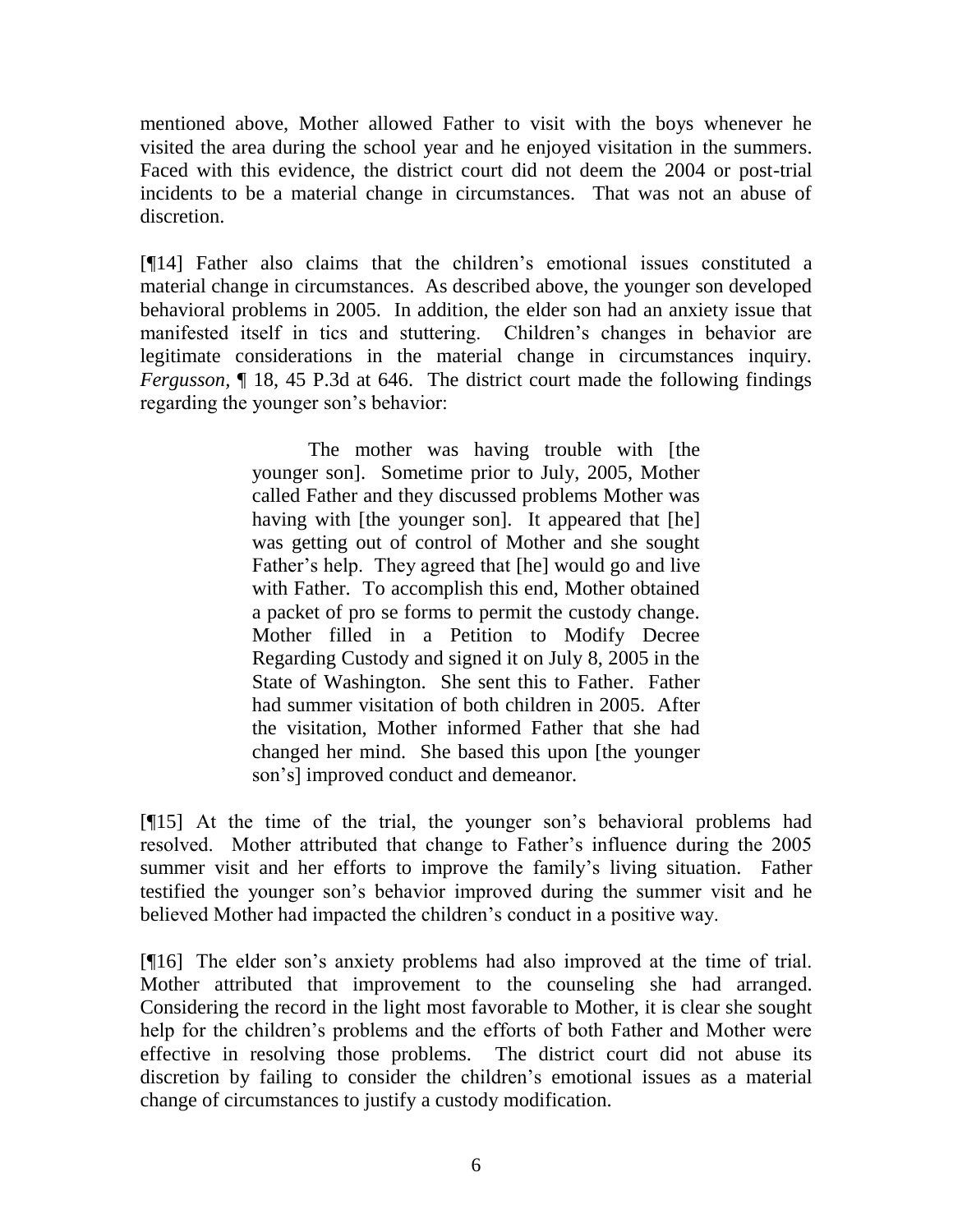[¶17] The fact that Mother moved frequently after the divorce is another circumstance to which Father directs our attention. The district court acknowledged Mother"s and the boys" lives after the divorce were unstable. With regard to her frequent moves, the district court stated:

> Much of Father's evidence dealt with Mother's changes of cities of residence and some changes of residences within the cities. Mother lived in Gillette, then Kentucky, then Washington, and finally Gillette. Mother also testified that she and her fiancé were seriously considering a move to Iowa. In Kentucky, Washington and now Gillette, Mother lived in at least two locations in each city.

The district court noted that, although other aspects of Father"s life had stabilized since the divorce, he had also moved frequently. The court stated:

> As noted above, Father has lived in California, Texas, and now the UK. These moves do not necessarily show stability except that he has been married and the moves have been mandated by his wife's employment. Father"s employment situation was anything but stable. He changed jobs with every move and in one situation had at least two jobs.

Commenting on the parties' moves, the district court noted:

[B]oth parties have experienced numerous moves from city to city. Although it is expected for a military person to move more frequently, the instability is still there. Mother"s moves within each city were somewhat caused by Father"s failure to keep current on his child support.

[¶18] The effect of the custodial party"s relocation on the custody modification analysis has been the subject of substantial litigation. *See, e.g*., *Martin v. Martin,*  798 P.2d 321 (Wyo. 1990); *Gurney v. Gurney,* 899 P.2d 52 (Wyo. 1995); *Watt v. Watt,* 971 P.2d 608 (Wyo. 1999); *Love v. Love,* 851 P.2d 1283 (Wyo. 1993); *Harshberger v. Harshberger,* 2005 WY 99, 117 P.3d 1244 (Wyo. 2005). In *Love*  and *Gurney* we said, in cases where the custodial parent's motivation is legitimate, sincere, and in good faith and reasonable visitation by the other parent is still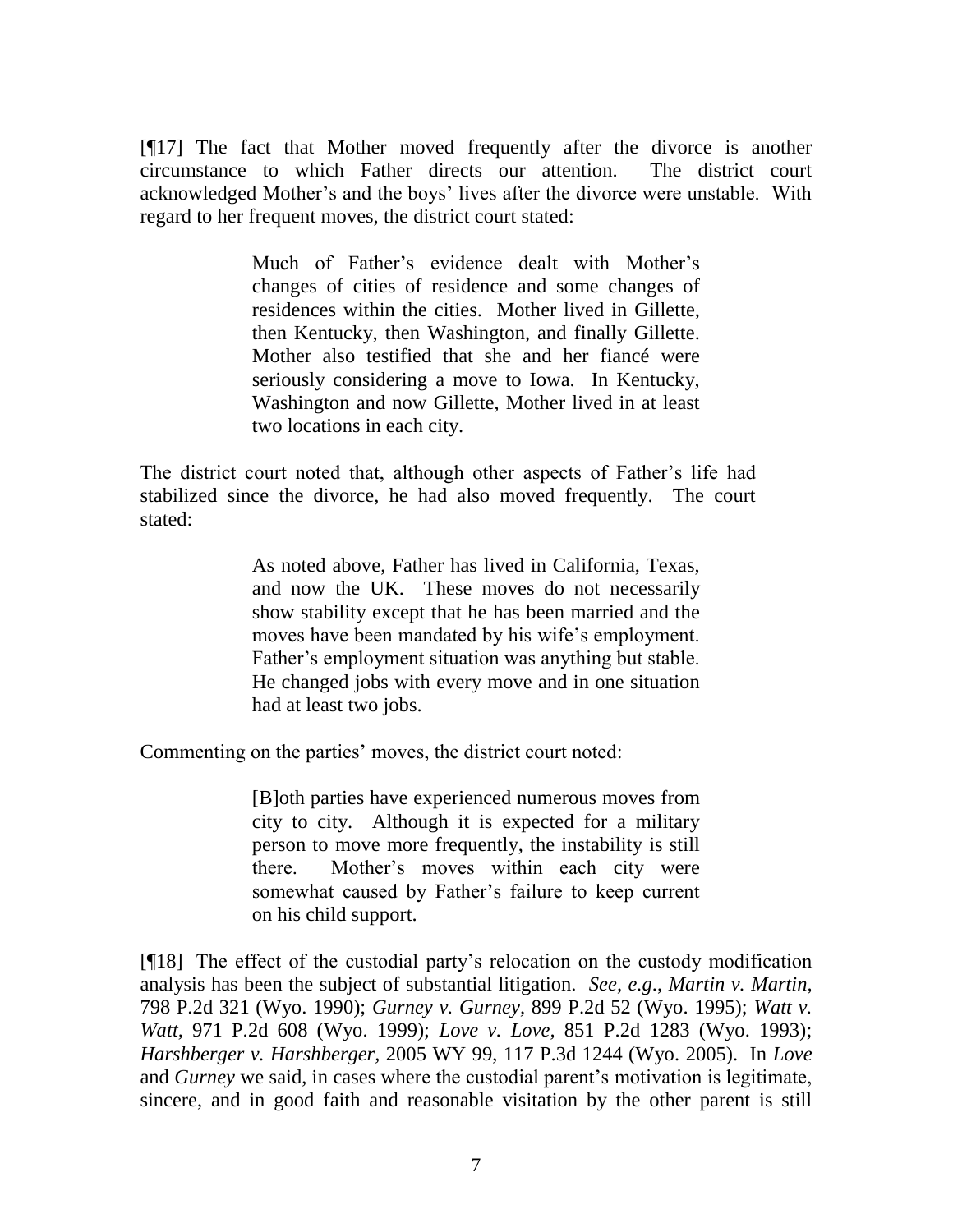possible, relocation, alone, will not be considered a material or substantial change of circumstances to justify a change in custody. *Love,* 851 P.2d at 1288-89; *Gurney,* 899 P.2d at 55. In *Watt,* 971 P.2d at 616-17*,* we stated that the right to intrastate relocation by the custodial parent is protected by the constitutional right to travel and cannot, by itself, be considered a substantial or material change in circumstances. However, our *Harshberger* decision reinforced the statements in *Gurney* and *Love* that, in order to avoid scrutiny by the court, the relocation must be made with proper motivations and not to undermine the relationship between the noncustodial parent and the children. *Harshberger,* ¶ 12, 117 P.3d. at 1251.

[¶19] Here, we are not concerned with the effect Mother"s relocations had on Father's ability to exercise visitation with the children because he also relocated to places far enough away to make regular visitation impractical. In considering Mother's motivations for the moves, we note there is no indication that she moved in order to undermine the relationship between Father and the children. She moved to secure better employment and/or to be closer to family and friends, who often helped her care for the children. In addition, Father"s failure to regularly pay his child support contributed to her reasons for moving. Thus, her moves were not made in bad faith, and we cannot say that the district court abused its discretion when it refused to find a material change of circumstances on that basis.

[¶20] Father also points to Mother"s numerous romantic relationships as evidence of her instability as a parent. The district court found in this regard:

> Mother has been in several relationships. The only one that has been fairly long-term and stable is the last one. She plans to be married in March, 2007. Mother"s situation has stabilized as she has become a stay-at-home mom.

[¶21] There were significant discrepancies in the evidence presented regarding Mother's romantic relationships after the divorce. Father's evidence painted her dating behavior as somewhat sordid; while, her testimony simply suggested that she dated several persons, but only a few seriously. She also testified that she tried to shelter the children from some of the persons she dated and she did not display affection in the presence of the children. It was the district court's responsibility to weigh the evidence and determine the credibility of the witnesses. The district court's interpretation of the evidence and reliance on the recent stabilization of Mother"s personal situation in concluding her past romantic relationships did not amount to a material change of circumstances was not an abuse of discretion.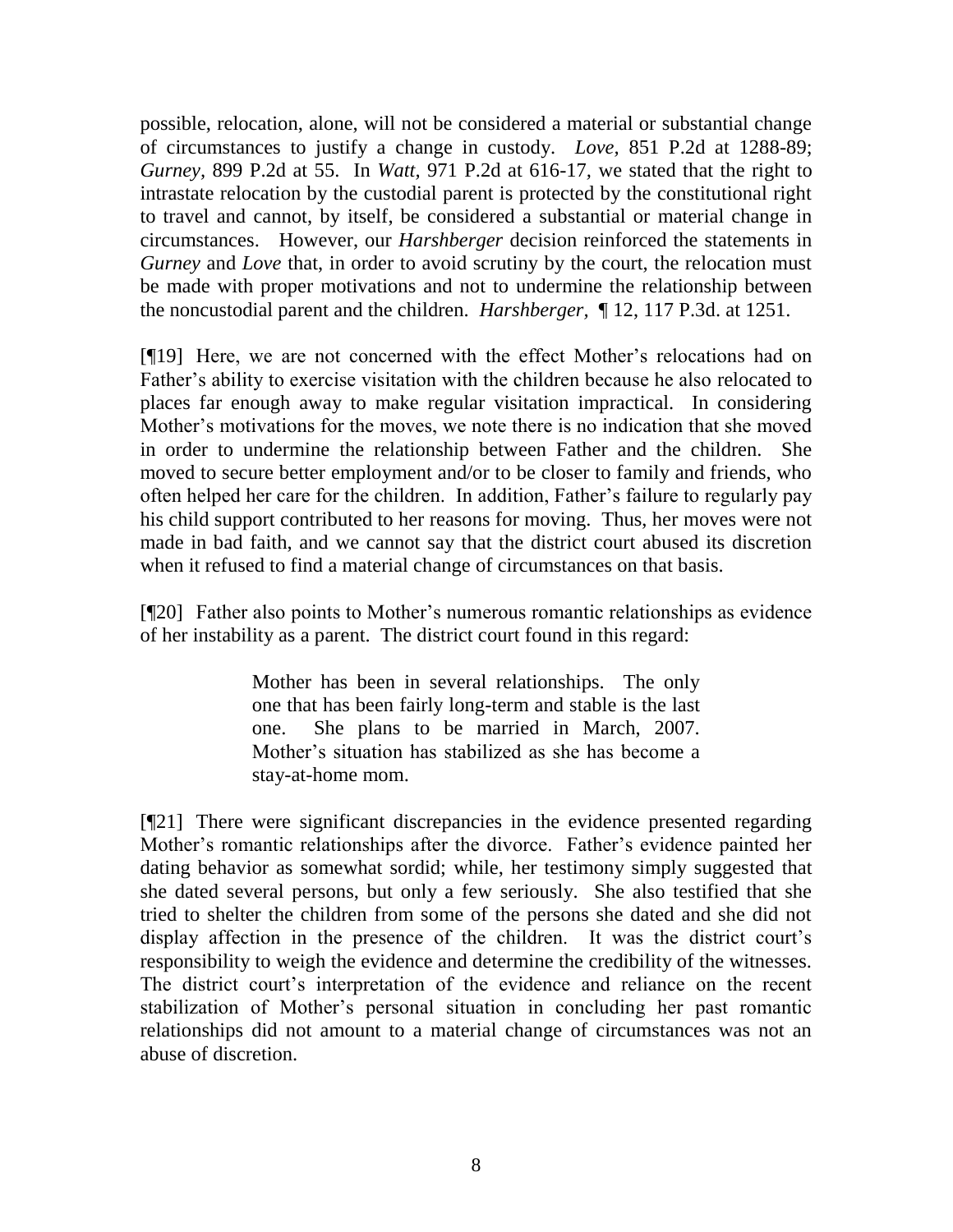[¶22] Father presents several ancillary arguments to support his position that he successfully established a material change of circumstances. He claims that Mother did not give enough attention to the children"s hygiene and left them with others too often; the district court did not give enough consideration to the fact that he had recently been awarded custody of a daughter from a previous relationship; and his new wife had a better relationship with the children than Mother"s fiancé.

[¶23] The evidence on Father"s allegation that Mother did not pay enough attention to the boys" personal hygiene was quite sparse. The boys had contracted ringworm while they were in Mother"s care and they had only visited the dentist one time in their lives. Those facts do not, however, advance his argument that Mother was inattentive to the boys" personal needs. Father does not direct us to any evidence that the boys became infected with ringworm because they were unclean. Moreover, Mother had sought medical attention for the boys" condition. Similarly, Father does not point to any evidence that the boys had significant dental problems which were ignored by Mother.

[¶24] Father also argues that Mother left the children with sitters too much. Considered in the light most favorable to Mother, the evidence demonstrated that she usually arranged for family members or friends to care for the children when she was not there to care for them. Father does not direct us to any evidence indicating Mother left the children in unsafe circumstances and, when asked about specific safety concerns he had about the children, he testified that he could not "really think of any . . . ." Moreover, as recognized by the district court, at the time of trial she was not working and, consequently, was able to personally care for the children when they were not in school.

[¶25] With regard to two other circumstances–the presence of a half sister in Father's household and the relative merits of the parties' significant others, the decision letter clearly shows the district court took these matters into account and still determined Father had not established a material change of circumstances. The court noted both parents had other children living in the household–Father had recently gained custody of his ten year old daughter from a prior relationship and Mother and her fiancé had a two-month old baby. The court also remarked that "the fact that both parties have either remarried or are about to remarry is simply a factor to be expected." Father has failed to show that the district court abused its discretion by refusing to consider these matters as a material change of circumstances.

[¶26] Finally, Father claims that the cumulative effect of these circumstances justifies a finding of a material change in circumstances and relies on *Jackson* as authority for his position. In *Jackson,* we held the district court did not abuse its discretion by considering several factors together in determining there was a